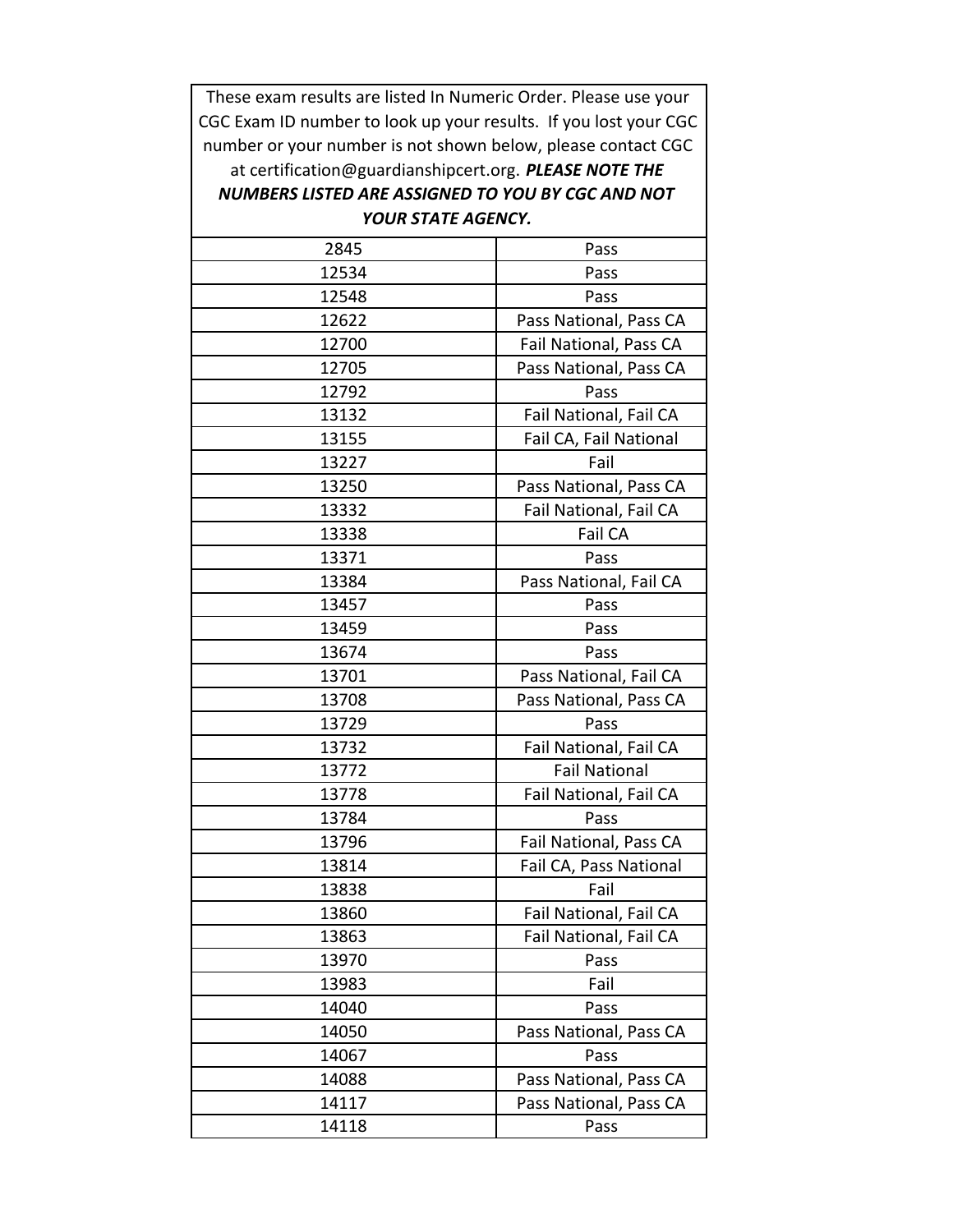| 14137 | Fail                   |
|-------|------------------------|
| 14144 | Pass National          |
| 14156 | Pass CA                |
| 14163 | Pass                   |
| 14164 | Pass                   |
| 14172 | Pass National, Pass CA |
| 14176 | Pass                   |
| 14179 | Pass National, Pass CA |
| 14181 | Pass National, Fail CA |
| 14186 | Pass                   |
| 14190 | Pass CA, Pass National |
| 14202 | Pass National          |
| 14205 | Pass                   |
| 14211 | <b>Pass National</b>   |
| 14218 | Pass                   |
| 14223 | Pass National, Pass CA |
| 14227 | Pass                   |
| 14240 | Pass                   |
| 14241 | Pass National, Fail CA |
| 14244 | Pass National, Pass CA |
| 14245 | Pass National, Pass CA |
| 14246 | Pass                   |
| 14249 | Pass National, Pass CA |
| 14256 | Fail National, Fail CA |
| 14259 | Pass                   |
| 14263 | Pass National, Pass CA |
| 14265 | Pass National, Fail CA |
| 14270 | Pass National, Pass CA |
| 14272 | Pass                   |
| 14277 | Pass                   |
| 14280 | Pass National, Pass CA |
| 14287 | Pass National, Pass CA |
| 14288 | Pass                   |
| 14297 | Pass                   |
| 14300 | Pass                   |
| 14301 | Pass                   |
| 14302 | Pass                   |
| 14303 | Fail                   |
| 14304 | Pass                   |
| 14310 | Pass National, Fail CA |
| 14315 | Pass                   |
| 14330 | Pass                   |
| 14338 | Pass                   |
| 14344 | Pass                   |